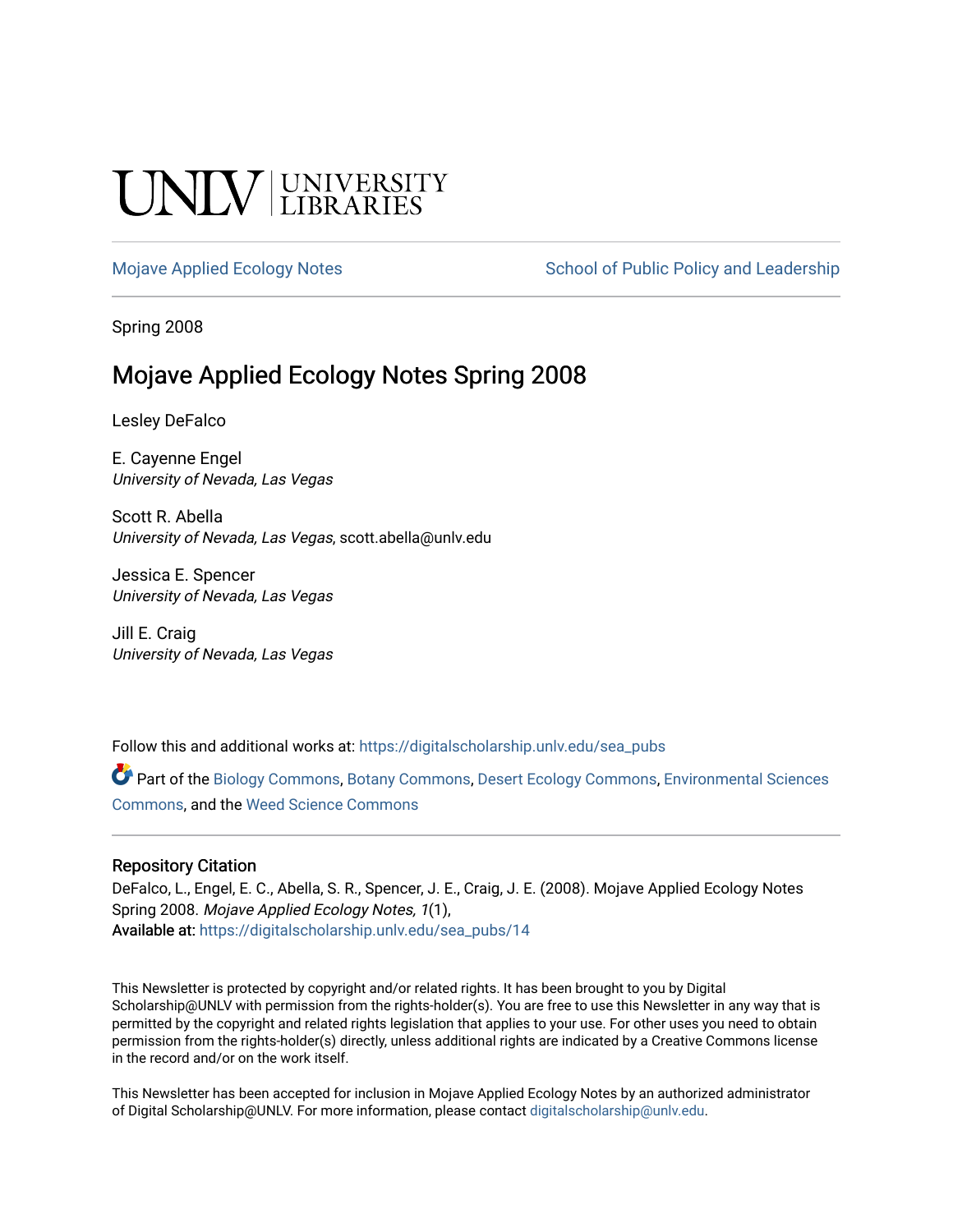Spring 2008 Volume 1, Issue 1

Notes

Guest contributor: Lesley DeFalco, PhD

A Regional Approach for Understanding the Effectiveness of Post-fire Rehabilitation in the Mojave Desert



USGS is monitoring the effectiveness of seeding with native species in desert tortoise Critical Habitat (left) and the survivorship of greenhouse-raised shrub seedlings (right) across sites that vary in climate and soils.

Wildfires burned Mojave Desert shrublands during summers of 2005 and 2006 including designated Critical Habitat for the Threatened desert tortoise (32,000 acres in southern Nevada and 42,757 acres in the Grand Canyon – Parashant National Monument of Arizona). In an effort to re-establish plants important to desert tortoises and other wildlife, the Bureau of Land Management (BLM) distributed native seeds in burned Joshua tree – creosote bush shrublands in Nevada and Arizona. US Geological Survey (USGS) has monitored the effectiveness of the seeding effort for two years at seven fires in southern Nevada and for one year at eight fires in northwestern Arizona. Although rainfall for the region has been below average over the monitoring period, site-to-site variability in rainfall provides a unique experiment for understanding the influence of climate on post-fire habitat rehabilitation. While some sites have demonstrated successful establishment of seeded species, others have not received sufficient rainfall to stimulate significant germination. Consequently, BLM and USGS worked closely with the Nevada Conservation Corps and other volunteers to transplant shrub seedlings grown at the College of Southern Nevada and the Nevada Division of Forestry.

USGS is monitoring the success of transplanting seedlings into fires within southern Nevada as another method for revegetating burned habitats where seeding success may be hindered by low rainfall. Community volunteers with the Friends of Gold Butte and the Clark County Interagency Volunteer Program are also part of the monitoring: volunteers conduct monthly watering of seedlings and may be a viable method to accelerate shrub establishment. USGS is documenting the geographic variability in climate alongside its monitoring to determine whether post-fire treatment success can be predicted using current climate spatial models. If successful, managers will be able to prescribe restoration treatments such as seeding and shrub transplanting based on local climate and potentially predict how such prescriptions might look under projected climate change scenarios.



For more information about these and other USGS research projects on arid land restoration, contact Lesley DeFalco (lesley\_defalco@usgs.gov).

Mojave Applied Ecology Notes

Mojave Applied

Ecology 1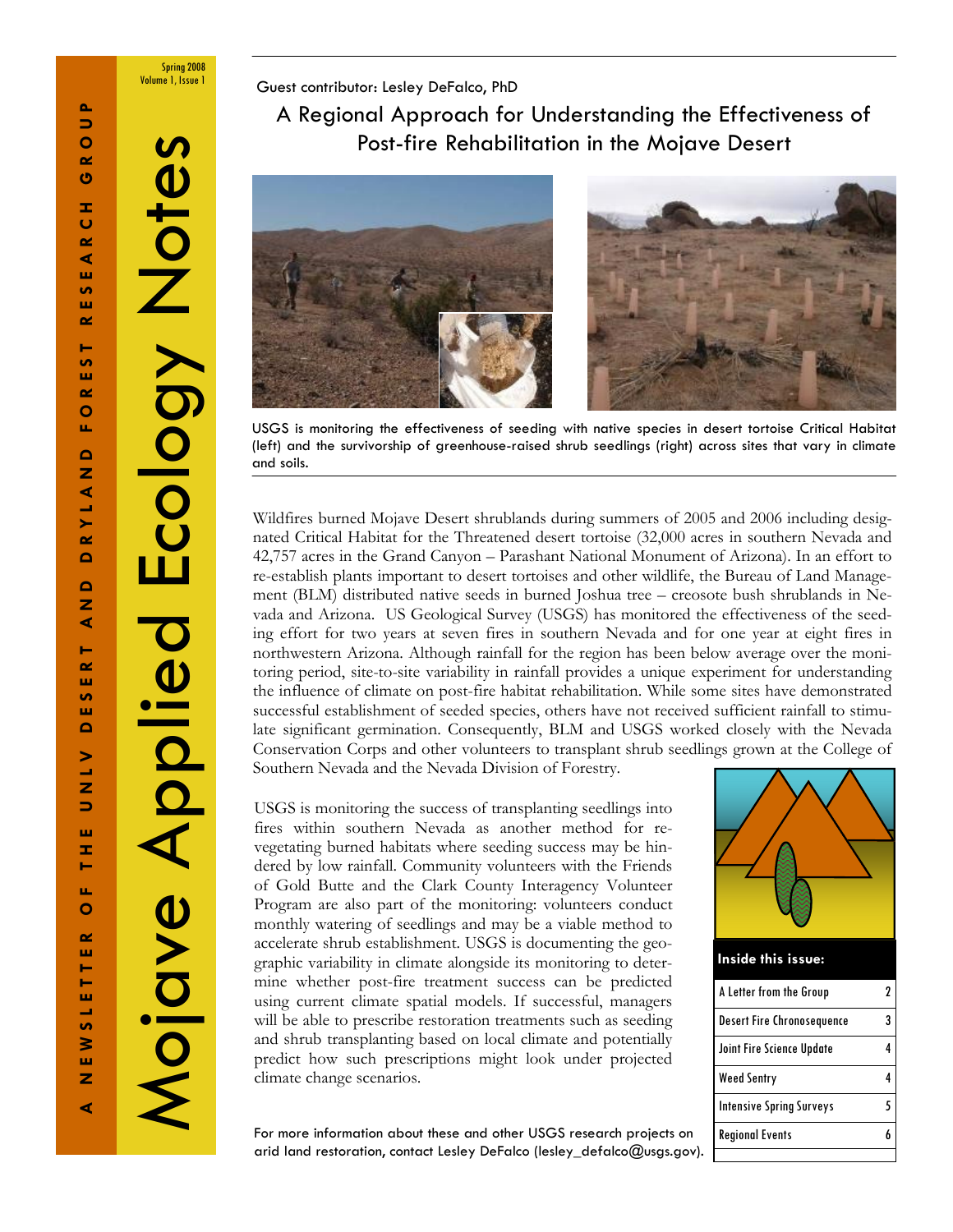

#### Desert and Dryland Forest Research Group

University of Nevada-Las Vegas 4505 Maryland Parkway Las Vegas, Nevada 89154-2040

#### RESEARCH ASSISTANT STAFF

Dianne Bangle Donovan Craig Jill Craig Cayenne Engel Chris Roberts, Graduate Assistant Jessica Spencer Alexis Suazo

#### **COORDINATOR**

Scott Abella, PhD scott.abella@unlv.edu

# Mojave Applied Ecology Notes

Spring 2008 Volume 1, Issue 1

Editor: Jill Craig, MS jill.craig@unlv.edu

Mojave Applied Ecology Notes is a newsletter published quarterly by the UNLV Desert and Dryland Forest Research Group. We specialize in working with resource managers to address key information needs for management through applied research. Submissions to the editor are welcome. We reserve the right to edit all article submissions.

# A Fresh Face and New Perspective

The Research Group is happy to introduce Graduate Research Assistant, Chris Roberts. Chris joins us from Albuquerque, NM, where his involvement in a wide array of natural history and ecology projects is remarkable. He was a primary investigator in ethnobotany work for the Hopi and Isleta Pueblos and created a herbarium for the Isleta Pueblo. He has also worked at the Sevilleta and the Jornada Basin long-term ecological research sites on mammal, avian and vegetation surveys, and for Parametrix, an employee-owned environmental consulting firm.

Along with his employment experience, Chris has been an initiator and active volunteer for environmental projects that facilitate public involvement. As a frequent visitor of the Rio Grande Nature Center State Park, he saw their traditional flowerbeds as an opportunity to raise awareness of the beauty and utility of native plants. After convincing Nature Center employees of his idea, he planned, installed, and then spent 10 years coordinating their native plant garden. Additionally, he worked with Bosque Prep School 6th graders for three years on environmental monitoring projects that changed their world. He had the students conducting vegetation surveys and trapping mammals (using Latin names!), recording, and analyzing data. They became "scientists" for the project, and no part of the process was simplified for them. Sixth graders reported the project as their favorite activity of the year, and Chris's work with them undoubtedly produced some budding ecologists. Chris has a B.S. in Wildlife and Fisheries Sciences from Eastern New Mexico University.

We look forward to Chris providing us with some exciting new information on vegetation change in the Mojave. Chris's thesis research involves intensive re-sampling of 116 transects initially sampled in 1979 by an earlier UNLV M.S. candidate: Jim Holland. Chris's study will detect changes in vegetation composition and structure that have taken place over the last 30 years. Future publications detailing his research will be posted in the Recent Publications column. Welcome Chris!



Chris Roberts, Graduate Advisee of Scott Abella and Stan Smith.

# A Letter from the UNLV Desert and Dryland Forest Research Group

**Mojave Applied Ecology Notes** is designed to report on ecological research and land management activities occurring in the region's desert and dryland forests. This is a medium to communicate among agencies, land managers, scientists, and all people involved in the care of this fragile landscape. We invite article submissions from anyone who would like to communicate their research and/or ecological work to a regional audience. "Recent Publications" and "Upcoming Events" will be regular newsletter sections. Please email any proposed newsletter inclusions to jill.craig@unlv.edu. We look forward to working with you to disseminate important ecological information throughout the Mojave!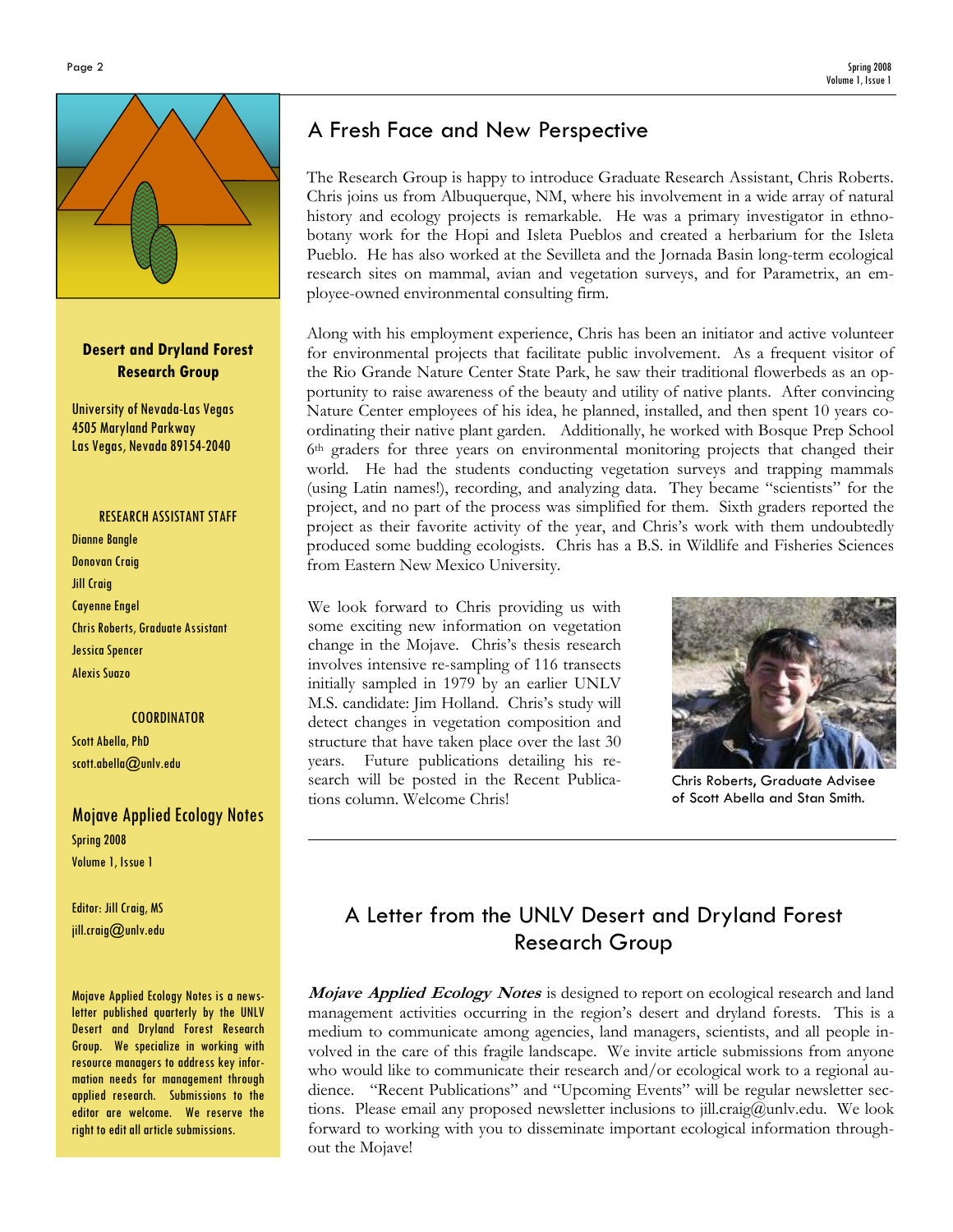# Plant Community Response to Fire: A Chronosequence Study

Cayenne Engel and Scott Abella

Fires are becoming more prevalent events across the landscape in the southwestern US. Over the next several decades the already arid southwest is predicted to become warmer and drier, with longer summers, and an increase of "extreme" weather events such as lightening inducing thunderstorms. While the "hotter and drier" forecast may indicate less abundant plant life, and thus less available biomass for fuel, exotic invasive plant species are becoming more dominant across the landscape with increases in human travel and commerce. Exotic species (particularly many of the invasive grasses) are adding fuel for the fires to burn when the annuals are left as skeletons at the end of summer.

With increases in fire frequency, land managers want to know what to expect of the visual and functional response of the plant communities in their systems. Like much of the ecology of Mojave ecosystems, little is known about the community level response to fire, such as recovery time and the factors affecting the rate of recovery.



A 2005 burn at Gold Butte. The road acted as a fire break.

Therefore, we are collecting data from a chronosequence of fires that have occurred in southern Nevada Mojave ecosystems over the last 30 years (along with adjacent unburned sites). We will be looking at recovery rates and trajectories in plant community composition across the various fires. Additionally, there may not be a single direct successional path between post-fire regeneration and a recovered climax system. Sampling a variety of fire locations and ages should elucidate general patterns. We have sampled 13 fires to date, and expect to add 17 more. By combining biotic (such as initial vegetation) and abiotic variables (such as soil chemistry) from each site we will explain the response and direction of the plant communities post-fire, and provide managers with a predictive framework.

### Recent Publications

- Abella, S.R., A.C. Newton and D.N. Bangle. 2007. Plant succession in the eastern Mojave Desert: An example from Lake Mead National Recreation Area, southern Nevada. Crossosoma 33(2R):45-55.
- Belnap, J., S.L. Phillips and S.D. Smith. 2007. Dynamics of cover, UV-protective pigments, and quantum yield in biological soil crust communities of an undisturbed Mojave Desert shrubland. Flora 202 (8):674-686.
- Deacon, J.E., A.E. Williams, C.D. Williams and J.E. Williams. Fueling population growth in Las Vegas: How large-scale groundwater withdrawal could burn regional biodiversity. Bioscience 57(8):688-698.
- Kristan, W.B. and W.I. Boarman. 2007. Effects of anthropogenic developments on common raven nesting biology in the west Mojave desert. Ecological Applications 17(6):1703-1713.
- A new website by the NRCS provides interactive keys for grass identification by state. Accessible at: http:// npdc.usda.gov/technical/plantid\_wetland\_mono.html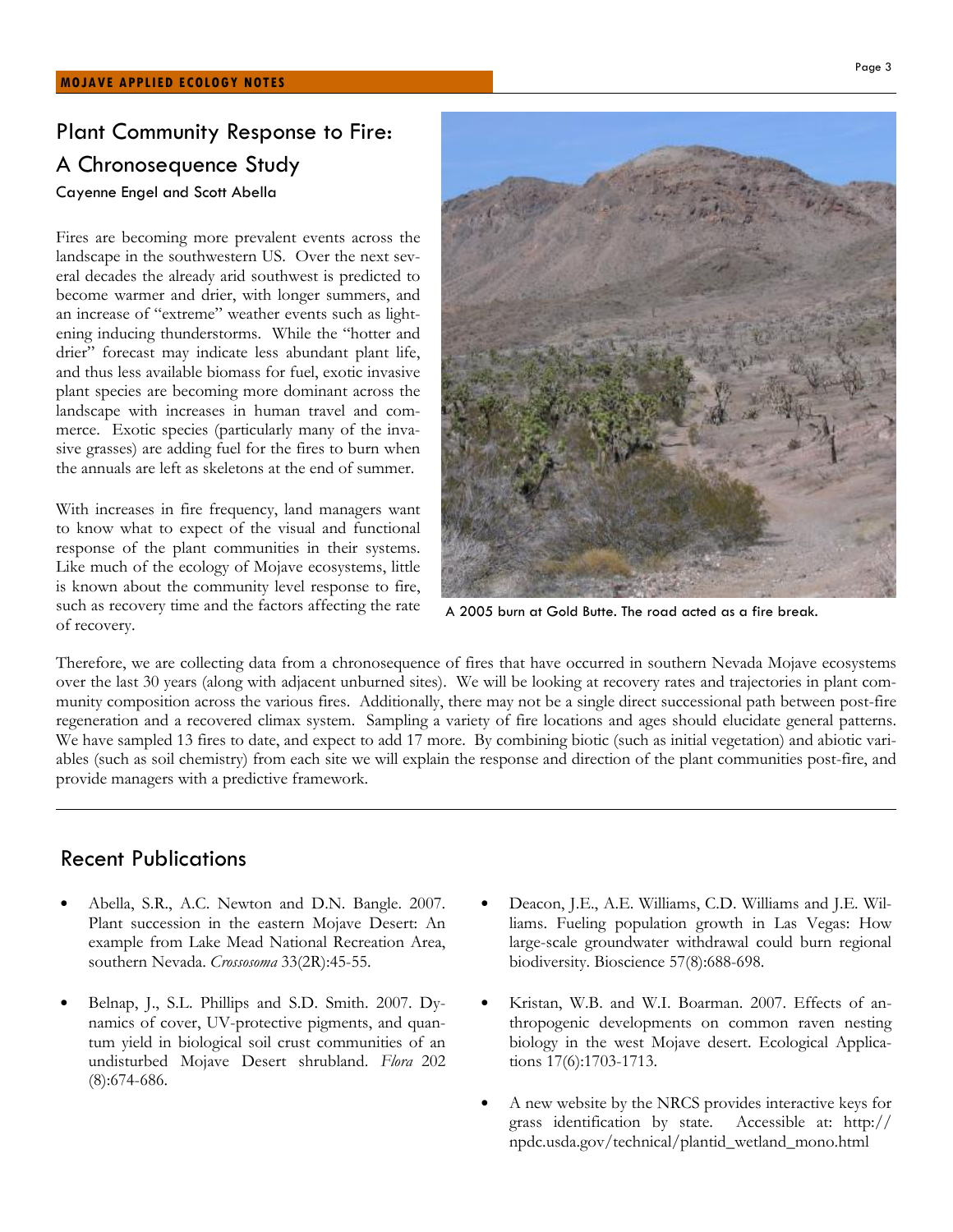# Joint Fire Science Grant Update Donovan Craig, Research Assistant

A key issue in the Mojave Desert is finding native plants that can re-vegetate burned areas while out-competing invasive species. Invasions of red brome (Bromus rubens) and Mediterranean grass (Schismus arabicus) are fueling the fires that were once uncommon in the Mojave. Moreover, little is known about the dynamics of plant species interactions after fire. Research focusing on the revegetation of burned areas has been initiated through a grant written by Scott Abella, Stan Smith (UNLV), Alice Newton (NPS), and Christina Lund (BLM).

I will be implementing research that examines up to 12 native species representing four functional groups: latesuccessional shrubs, early-successional shrubs, forbs and grasses. One experiment will examine all 12 species and will take place at Lake Mead National Recreation Area's nursery. Plots were established and will be planted with natives in both community and individual arrangements. Then competitive interactions among planted species and exotic invasives will be examined under high- and low-nutrient treatments. The objective of this experiment is to determine which natives have the greatest nutrient-reducing abilities



Last fall, 138 experimental plots were installed at Lake Mead National Recreation Area.

and can effectively depress exotic grasses in both high- and low-nutrient environments.

By determining the most competitive, easiest-to-establish native species, we will provide managers with valuable information for selecting native species that will minimize future invasion.



# Early Detection, Rapid Response in Clark County: The Weed Sentry Story

Weed Sentry—Jessica Spencer, Research Assistant

The Weed Sentry program was created in late 2003, to be an early detection, rapid response program for locating and eradicating new infestations of invasive plants on public lands in Clark County. Surveys are performed along roads, trails, shorelines and in some backcountry areas on lands



Herbicide treatment of an incipient population of Peganum harmala.

overseen by the Bureau of Land Management, National Park Service, U.S. Fish and Wildlife Service and U.S. Forest Service. The primary goal of Weed Sentry is the early detection of invasive plant species. The rapid response aspect of the program is a cooperative effort between Weed Sentry and land managers. If a small population is detected, the Weed Sentry crew attempts to treat it at the time it is detected. If a population is too large for the Weed Sentry crew to treat within a couple hours, Weed Sentry brings it to the attention of land managers and recommends treatment options.

Since its inception, the Weed Sentry program has documented over 12,000 occurrences of invasive plants. Several of these occurrences represent incipient populations that have been treated and eradicated. Weed Sentry is currently expanding to tackle various research questions surrounding invasive species. This column will provide regular updates on the status of the Weed Sentry program.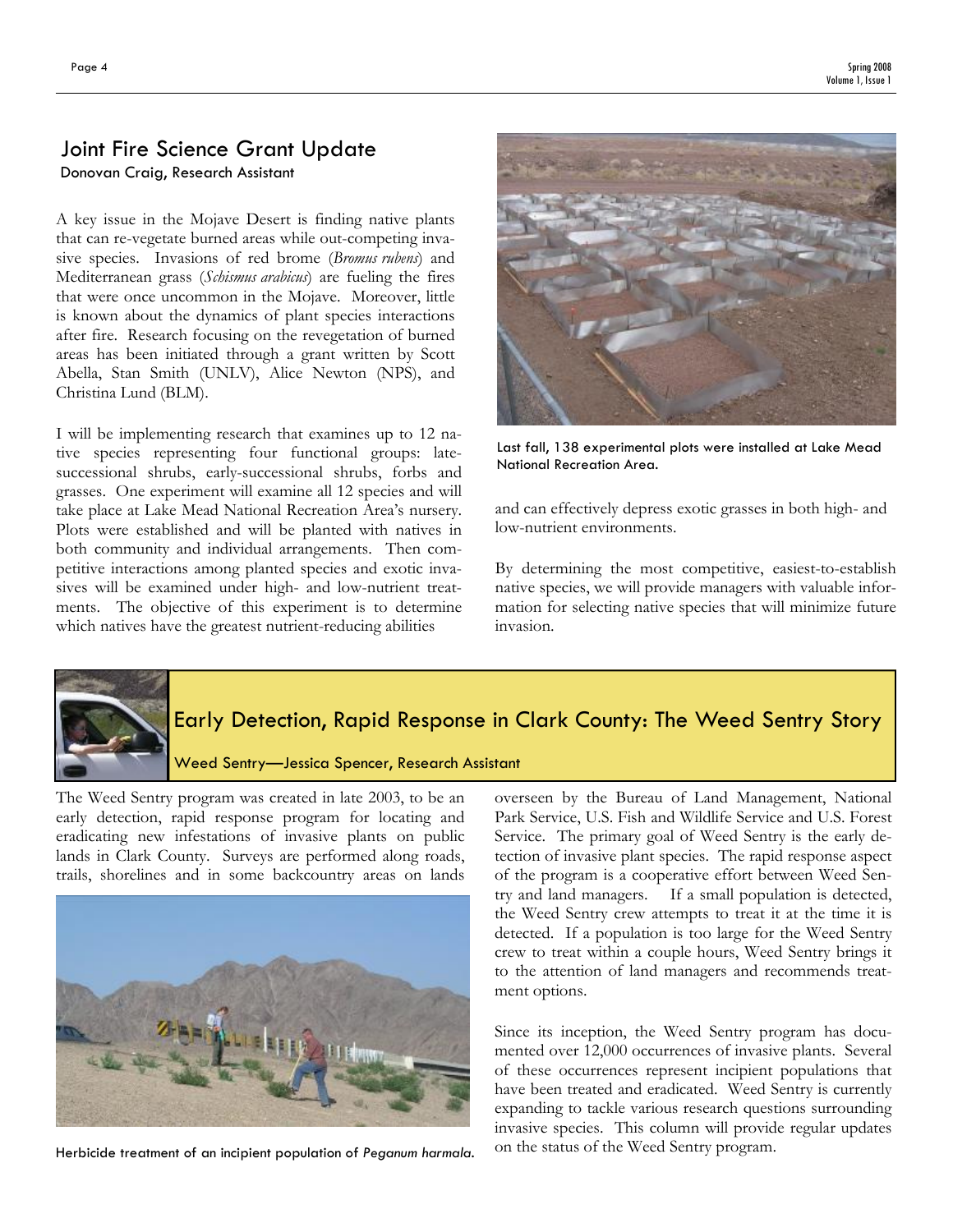Desert National Wildlife Refuge 2007 Weed Surveys Provide a Unique Opportunity Jill Craig and Jessica Spencer, Research Assistants

The Weed Sentry program is tasked with surveying for weeds on public lands. Generally, surveys focus on roadsides and established hiking trails. During meetings with Desert National Wildlife Refuge Manager, Amy Sprunger, we decided to try something new at the Refuge in 2007. We focused surveys on springs and set up permanent sampling frameworks at each visited. Sampling covered a 20-m gradient from spring source to surrounding uplands and allowed us to quantify the intensity of weed infestations. The frameworks will allow us to track weed populations over time, and provide information on the variation in weed prevalence depending upon the distance from each spring. As we hiked to springs we mapped weed infestations to help identify areas vulnerable to invasion.

We visited 16 springs and installed permanent frameworks and sampled vegetation at 12. Vegetation sampling revealed that three springs weren't infested by any weed species; these were high elevation springs without an access trail. In the future, we intend to establish sampling frameworks at additional springs on public lands managed by other agencies. We expect to resample springs regularly.





Top photo: November 1948 photo of Rye Patch Spring.

Bottom photo: Jessica Spencer performing a re-enactment in October 2007. Compare the distant mountain location with the biologists' left shoulders. Joshua Trees have grown significantly, and vegetation surrounding the spring appears more dense today. Depressed vegetation in 1948 could be due to recent disturbance during water tank installation.

Left photo: Yellowjacket Spring shows a typical spring set-up. There is a poly-tube leading to a bathtub.